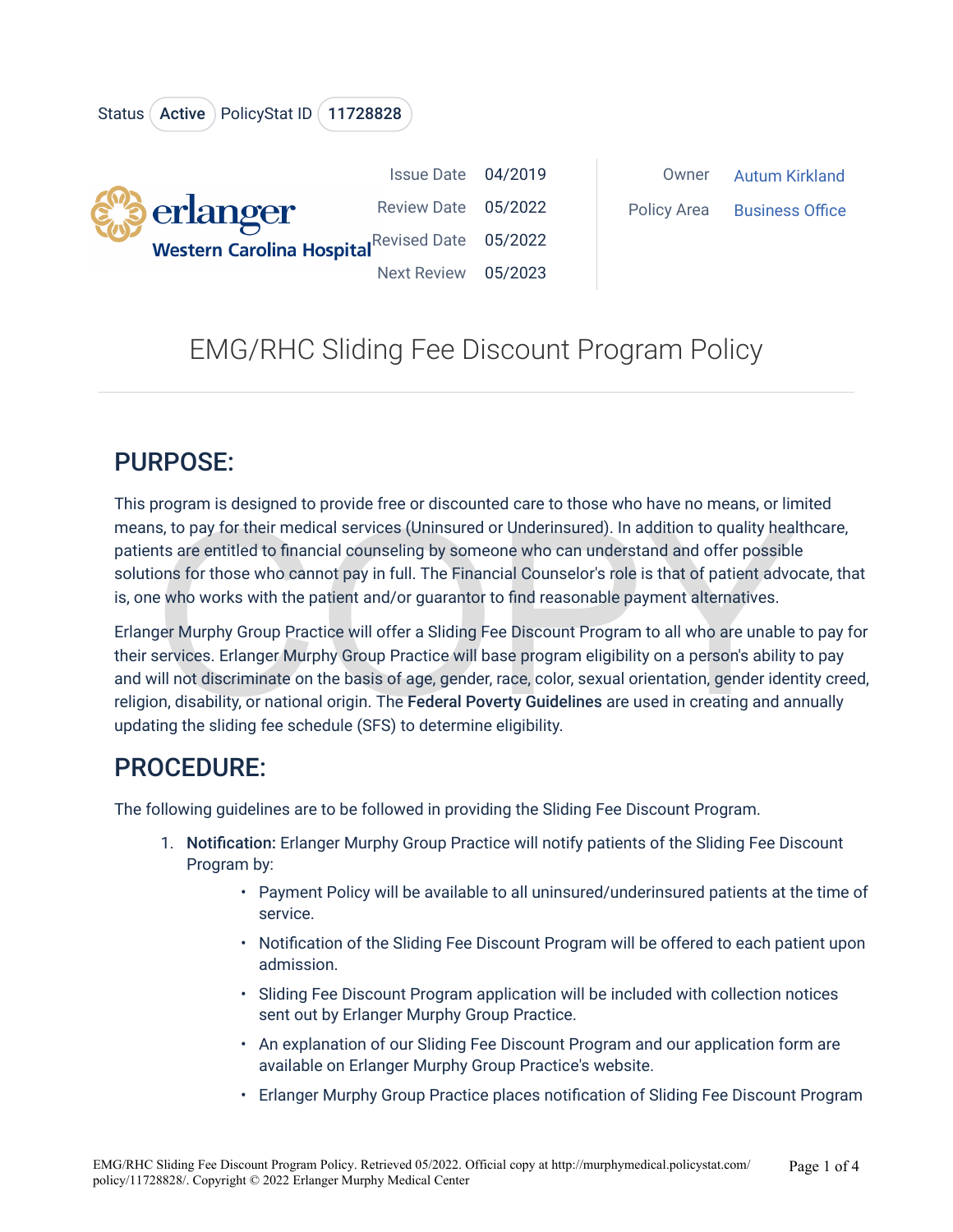in the clinic waiting area.

- 2. All patients seeking healthcare services at Erlanger Murphy Group Practice are assured that they will be served regardless of ability to pay. No one is refused service because of lack of financial means to pay.
- 3. Request for discount: Requests for discounted services may be made by patients, family members, social services staff or others who are aware of existing financial hardship. The Sliding Fee Discount Program will only be made available for clinic visits. Information and forms can be obtained from the Front Desk and the Central Business Office (CBO).
- 4. Administration: The Sliding Fee Discount Program procedure will be administered through the Revenue Cycle Director, CBO Billing Supervisor, or their designee. Information about the Sliding Fee Discount Program policy and procedure will be provided and assistance offered for completion of the application. Dignity and confidentiality will be respected for all who seek and/or are provided charitable services.
- Program application will result in all Sliding Fee Discount Program discounts being re<br>and the full balance of the account(s) restored and payable immediately.<br>If an application is unable to be processed due to the need fo 5. Completion of Application: The patient/responsible party must complete the Sliding Fee Discount Program application in its entirety. By signing the Sliding Fee Discount Program application, persons authorize Erlanger Murphy Group Practice access in confirming income as disclosed on the application form. Providing false information on a Sliding Fee Discount Program application will result in all Sliding Fee Discount Program discounts being revoked and the full balance of the account(s) restored and payable immediately. If an application is unable to be processed due to the need for additional information, the applicant has two weeks from the date of notification to supply the necessary information without having the date on their application adjusted. If a patient does not provide the requested information within the two week time period, their application will be re-dated to the date on which they supply the requested information. Any accounts turned over for collection as a result of the patient's delay in providing information will not be considered for the Sliding Fee Discount Program.
- 6. Eligibility: Discounts will be based on income and family size only. Erlanger Murphy Group Practice uses the Census Bureau definitions of each.
	- a. Family is defined as: a group of two people or more (one of whom is the householder) related by birth, marriage, or adoption and residing together; all such people (including related subfamily members) are considered as members of one family.
	- b. Income includes: earnings, unemployment compensation, workers' compensation, Social Security, Supplemental Security Income, public assistance, veterans' payments, survivor benefits, pension or retirement income, interest, dividends, rents, royalties, income from estates, trusts, educational assistance, alimony, child support, assistance from outside the household, and other miscellaneous sources. *Noncash benefits (such as food stamps and housing subsidies) do not count.*
- 7. Income verification: Applicants must provide one of the following: prior year W-2, two most recent pay stubs, letter from employer, or Form 4506-T (if W-2 not filed). Self-employed individuals will be required to submit detail of the most recent two months of income and expenses for the business. Adequate information must be made available to determine eligibility for the program. Self-declaration of Income may only be used in special circumstances. Specific examples include participants who are homeless. Patients who are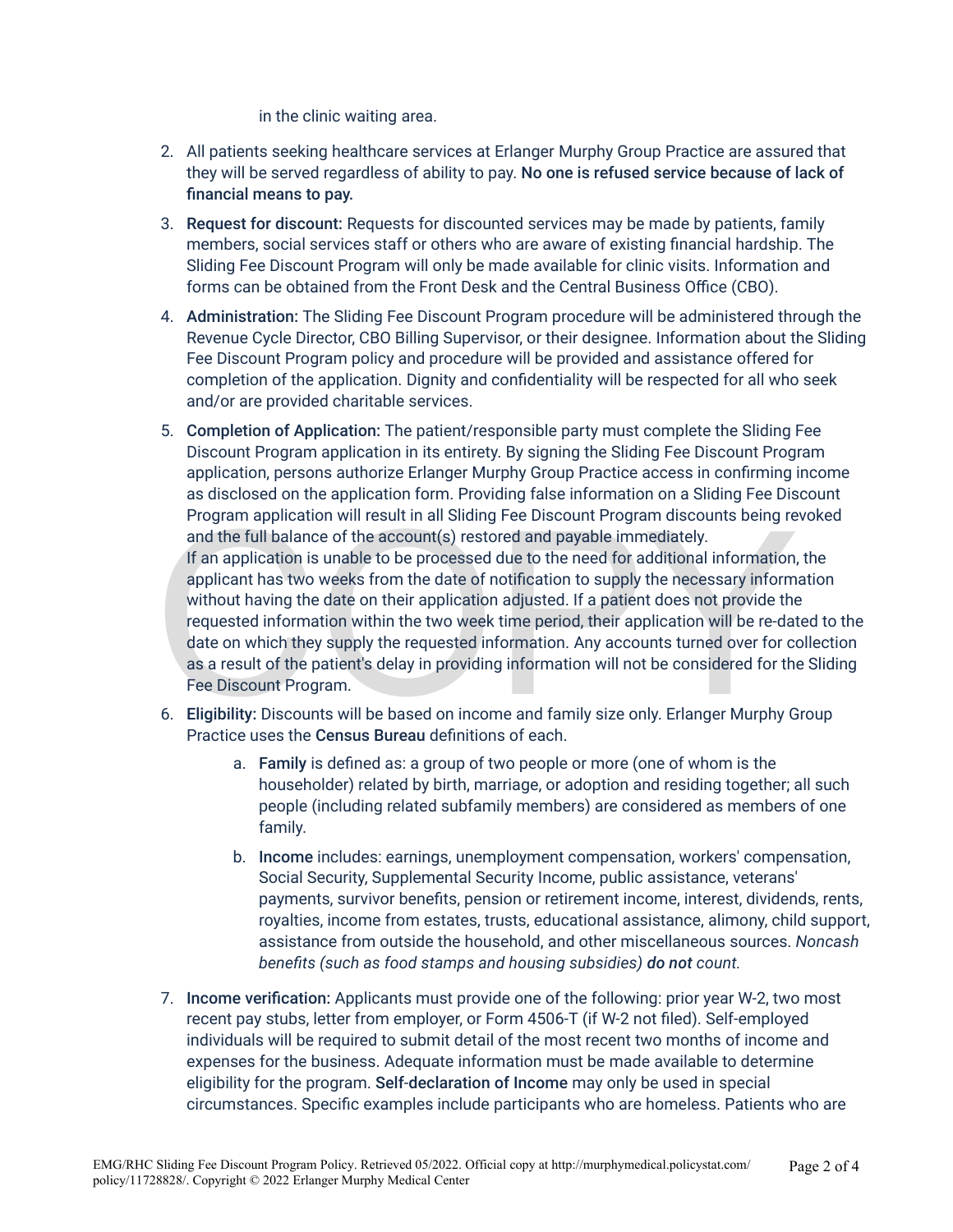unable to provide written verification must provide a signed statement of income, and why (s)he is unable to provide independent verification. This statement will be presented to Erlanger Health System's VP, Revenue Cycle or his/her designee for review and final determination as to the sliding fee percentage. Self-declared patients will be responsible for 100% of their charges until management determines the appropriate category.

- 8. Discounts: Those with incomes at or below 200% the Federal Poverty Level will receive a full 100% discount. The sliding fee schedule will be updated during the first quarter of every calendar year with the latest Federal Poverty Guidelines
- 9. Waiving of Charges: In certain situations, patients may not be able to pay the nominal or discount fee. Waiving of charges may only be used in special circumstances and must be approved by Erlanger Health System's VP, Revenue Cycle, Erlanger Western Carolina Hospital's CEO, or their designee. Any waiving of charges should be documented in the patient's file along with an explanation (e.g., ability to pay, good will, health promotion event).
- 10. Applicant notification: The Sliding Fee Discount Program determination will be provided to the applicant(s) in writing, and will include the percentage of Sliding Fee Discount Program write off, or, if applicable, the reason for denial. If the application is denied, the patient and/or responsible party must immediately establish payment arrangements with Erlanger Murphy Group Practice. Sliding Fee Discount Program applications cover outstanding patient balances for six months prior to application date and any balances incurred within 12 months after the approved date, unless their financial situation changes significantly. The applicant has the option to reapply after the 12 months have expired or anytime there has been a significant change in family income. When the applicant reapplies, the look back period will be the lesser of six months or the expiration of their last Sliding Fee Discount Program application.
- for six months prior to application date and any balances incurred within 12 months approved date, unless their financial situation changes significantly. The applicant has option to reapply after the 12 months have expire 11. Refusal to Pay: If a patient verbally expresses an unwillingness to pay or vacates the premises without paying for services, the patient will be contacted in writing regarding their payment obligations. If the patient is not on the sliding fee schedule, a copy of the sliding fee discount program application will be sent with the notice. If the patient does not make effort to pay or fails to respond within 60 days, this constitutes refusal to pay. At this point in time, Erlanger Murphy Group Practice can explore options not limited, but including offering the patient a payment plan, waiving of charges, or referring the patient collections efforts.
- 12. Record keeping: Information related to Sliding Fee Discount Program decisions will be maintained and preserved in a centralized confidential file located in the CBO Billing Supervisor's Office, in an effort to preserve the dignity of those receiving free or discounted care.
	- a. Applicants that have been approved for the Sliding Fee Discount Program will be logged in a password protected document on Erlanger Murphy Group Practice shared directory, noting names of applicants, dates of coverage and percentage of coverage.
	- b. The Revenue Cycle Director, CBO Billing Supervisor, or their designee will maintain an additional monthly log identifying Sliding Fee Discount Program recipients and dollar amounts. Denials will also be logged.
- 13. Policy and procedure review: Annually, the amount of Sliding Fee Discount Program provided will be reviewed by Erlanger Health System's VP, Revenue Cycle, Erlanger Western Carolina Hospital's CEO, and/or the Revenue Cycle Director. The SFS will be updated based on the